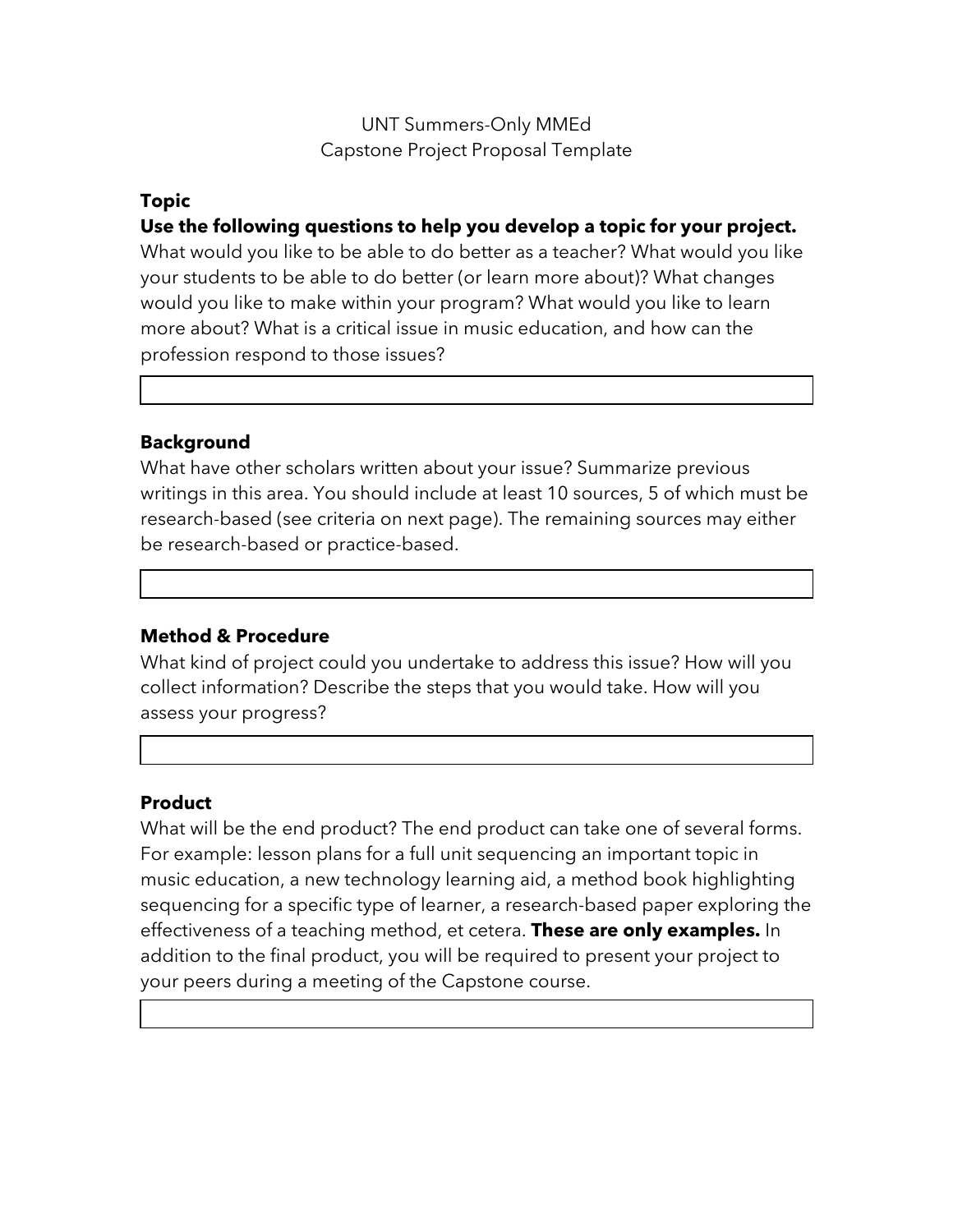## **Timeline**

Map out your timeline for the academic year (between your second and third summer of study) culminating in the completion of the project and the presentation of the final product. Expectations are that the project will be presentation-ready at the start of the third summer of graduate studies.

# **Criteria and Guidelines for Selecting Research-Based Sources (see "Background" above)**

A research-based source is a publication that reports findings from *original*  data. The authors have a question and then go out to collect original data to answer that question. They are not just depending on what others have written. They are going right to the source.

For instance, if someone wants to know if Sight-Reading Method A works better than Sight-Reading Method B, they will test both methods out with two groups of students and then report whether or not any differences were found. The authors are not just depending on what other people say. They are actually testing the method with new people.

Typically, these articles include the following components:

- Introduction: Why does this topic seem important?
- Review of Literature: What have other researchers reported on the topic?
- Need for the Study: What remains unknown about this topic?
- Research Questions: Formal research questions are stated.
- Method: Details about how the study will be conducted are listed. Information about participants, location, and ways of collecting data are specified in great detail.
- Results: Findings are reported. They may be reported statistically or through detailed qualitative analysis reporting.
- Discussion: How does what I found relate to what others have found?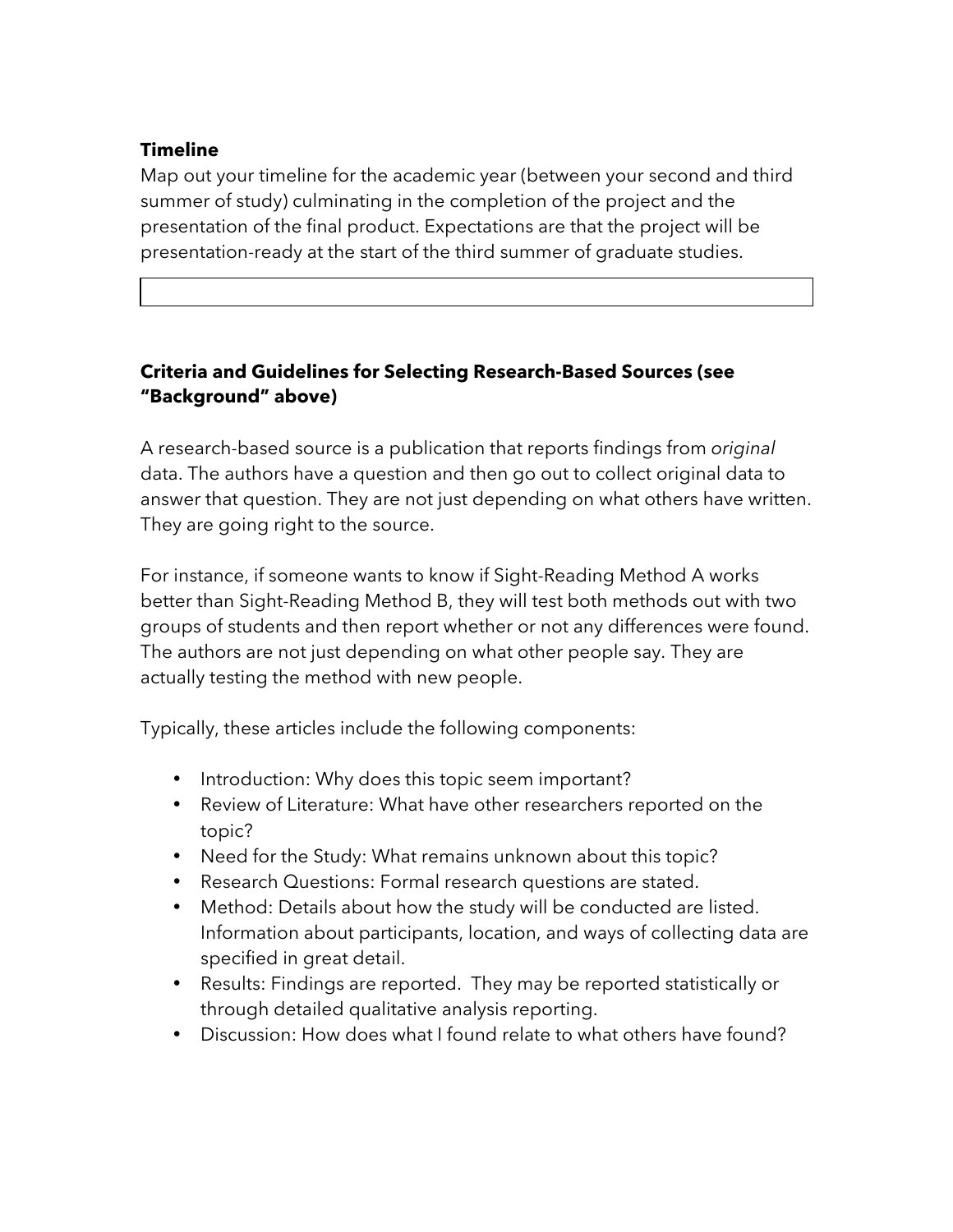Some of the top research-based journals in our field include the following:

*Journal of Research in Music Education Bulletin of the Council for Research in Music Education Update: Applications of Research in Music Education Music Education Research Journal of Music Teacher Education Psychology of Music Research and Issues in Music Education Research Studies in Music Education Journal of Band Research*

Dissertations and Theses are also often research-based.

What is NOT considered a Research-Based Source?

Articles that *do not* report original data are not research-based. They may look a lot like a review of literature, but they do not go any further to collect original data. Practitioner articles often report useful information from *other* people's research and then suggest implications. Alternatively, some authors may simply write about what works for them and suggest that you try it. Some master teachers may have some *great* ideas, but they are not necessarily research-based.

Some of the top practitioner-based journals include the following:

*Southwestern Musician Music Educators Journal Choral Journal Instrumentalist Flute Talk Clavier*